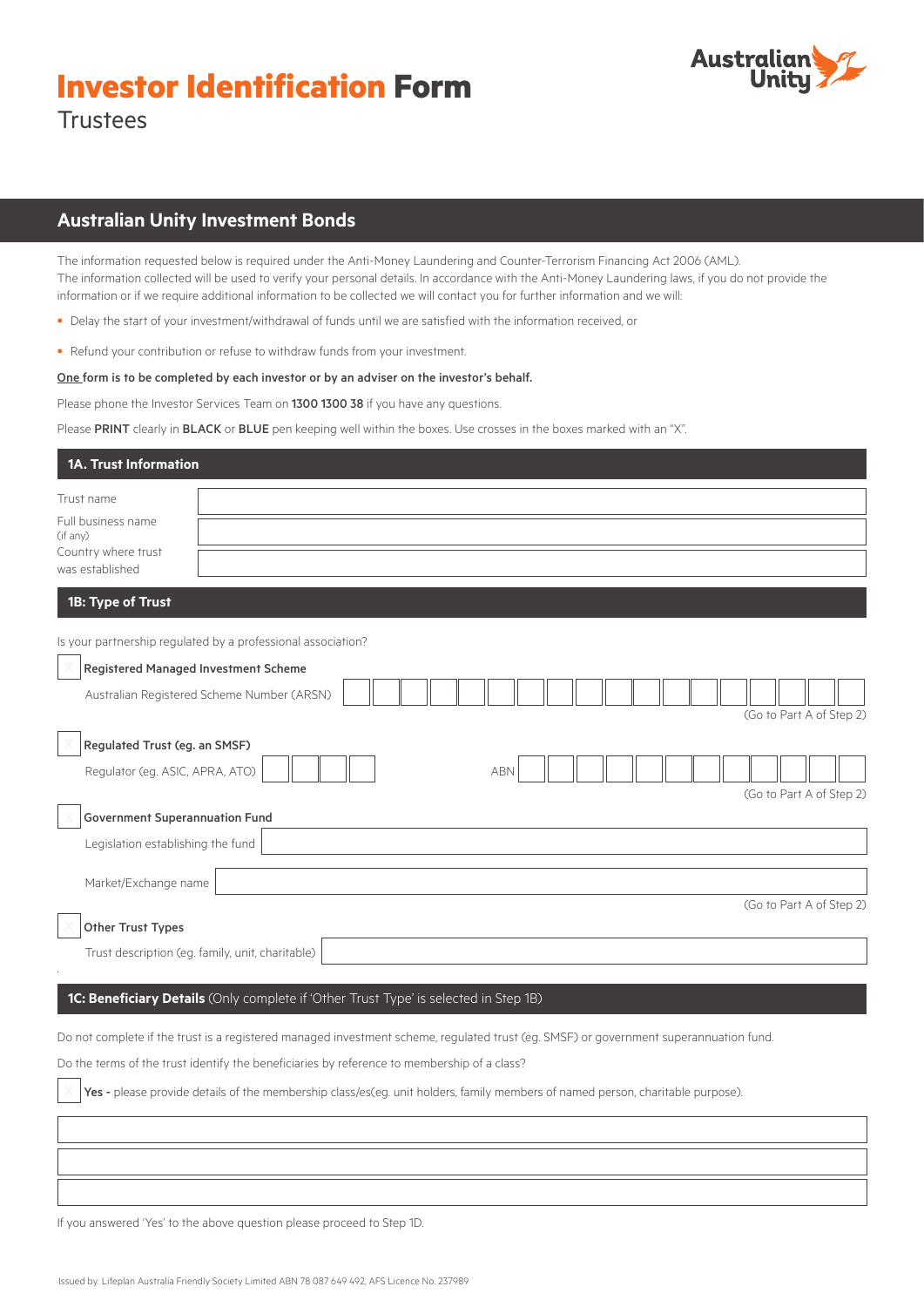| No How many beneficiaries are there?<br>Please provide the full name of each beneficiary below. |                                                                                                                                       |       |  |  |  |
|-------------------------------------------------------------------------------------------------|---------------------------------------------------------------------------------------------------------------------------------------|-------|--|--|--|
| <b>Beneficiary 1</b>                                                                            |                                                                                                                                       |       |  |  |  |
| Title                                                                                           | Mr<br>$ Mrs  \times$<br>Ms<br>Miss<br>Other (please specify)                                                                          |       |  |  |  |
| Surname                                                                                         |                                                                                                                                       |       |  |  |  |
| Given name(s)                                                                                   |                                                                                                                                       |       |  |  |  |
| <b>Beneficiary 2</b>                                                                            |                                                                                                                                       |       |  |  |  |
| Title                                                                                           | Mrs<br>Mr<br>$\times$<br>$ \times $ Ms<br>Miss<br>Other (please specify)                                                              |       |  |  |  |
| Surname                                                                                         |                                                                                                                                       |       |  |  |  |
| Given name(s)                                                                                   |                                                                                                                                       |       |  |  |  |
|                                                                                                 | If there are more beneficiaries, please provide details on a separate sheet.                                                          |       |  |  |  |
|                                                                                                 | 1D: Trustee Details (only complete if 'Other Trust Type' is selected in Step 1B)                                                      |       |  |  |  |
|                                                                                                 | Do not complete if the trust is a registered managed investment scheme, regulated trust (eg. SMSF) or government superannuation fund. |       |  |  |  |
| How many trustees are there?                                                                    | Please provide the full name of each Trustee below.                                                                                   |       |  |  |  |
| <b>Trustee 1</b>                                                                                |                                                                                                                                       |       |  |  |  |
| Surname                                                                                         |                                                                                                                                       |       |  |  |  |
| Given name(s)                                                                                   |                                                                                                                                       |       |  |  |  |
| Residential address<br>(not a PO Box)                                                           |                                                                                                                                       |       |  |  |  |
| Suburb                                                                                          |                                                                                                                                       | State |  |  |  |
| Postcode                                                                                        | Country                                                                                                                               |       |  |  |  |
| <b>Trustee 2</b>                                                                                |                                                                                                                                       |       |  |  |  |
| Surname                                                                                         |                                                                                                                                       |       |  |  |  |
| Given name(s)                                                                                   |                                                                                                                                       |       |  |  |  |
| Residential address<br>(not a PO Box)                                                           |                                                                                                                                       |       |  |  |  |
| Suburb                                                                                          |                                                                                                                                       | State |  |  |  |
| Postcode                                                                                        | Country                                                                                                                               |       |  |  |  |
| <b>Trustee 3</b>                                                                                |                                                                                                                                       |       |  |  |  |
| Surname                                                                                         |                                                                                                                                       |       |  |  |  |
| Given name(s)                                                                                   |                                                                                                                                       |       |  |  |  |
| Residential address                                                                             |                                                                                                                                       |       |  |  |  |
| (not a PO Box)<br>Suburb                                                                        |                                                                                                                                       | State |  |  |  |
|                                                                                                 |                                                                                                                                       |       |  |  |  |

| -<br>nstrnde |  |  |  |  | ∽<br>011n |
|--------------|--|--|--|--|-----------|
|--------------|--|--|--|--|-----------|

Trustee 4 Surname Given name(s) Residential address (not a PO Box) Suburb State Suburb State Suburb State Suburb State Suburb State Suburb State Suburb State State State State St Postcode  $\|\|\|\|\|\|$  Country

If there are more trustees, please provide details on a separate sheet.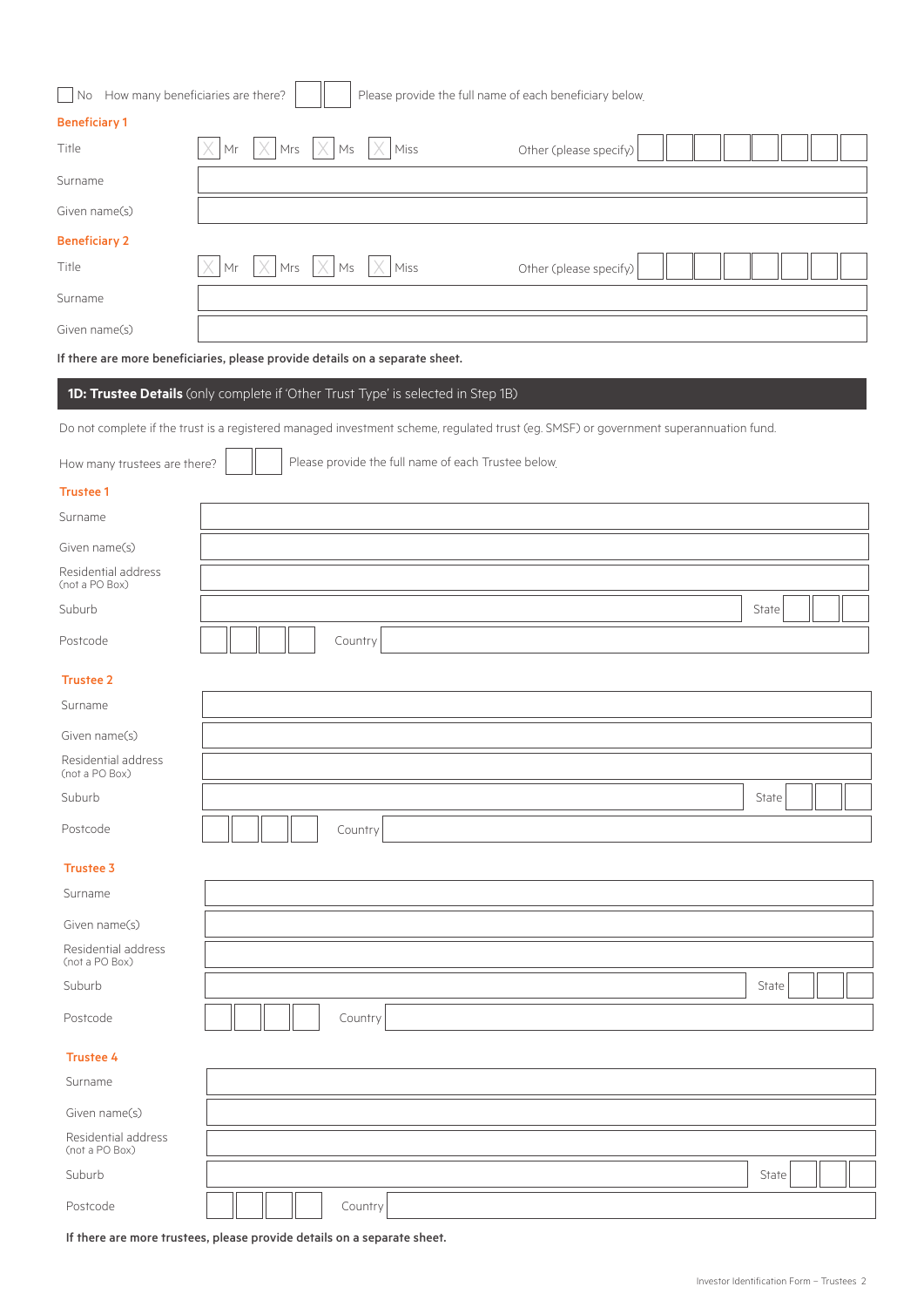## **2: Trust Identification Procedures**

If a registered managed investment scheme, regulated trust (eg. SMSF) or government superannuation fund is selected in step 1B, verify in Part A:

- The full name of the trust.
- That the trust is a registered managed investment scheme, regulated trust or government superannuation fund, as applicable.

## Part A: Acceptable ID Documents (to verify the trust)

Select one of the following options used to verify the trust.

X A search of the ASIC, ATO or relevant regulator's website (eg. "Super Fund Lookup" at www.abn.business.gov.au).

A copy or relevant extract of the legislation establishing the government superannuation fund sourced from a government website.

If other trust type is selected in step 1B, verify in Part B.

#### Part B: Acceptable ID Documents (to verify the trust)

Select one of the following options used to verify the trust.

An original or certified copy or certified extract of the trust deed.

A notice issued by the Australian Taxation Office within the last 12 months (eg. a Notice of Assessment).

Block out the TFN before scanning, copying or storing this document.

A letter from a solicitor or qualified accountant that confirms the name of the trust.

A Disclosure Certificate. Please contact Lifeplan Customer Services on 1300 1300 38 for details.

Documents that are written in a language that is not English, must be accompanied by an English translation prepared by an accredited translator.

## **3. Trust Declaration**

I/We have no reason to suspect that the contribution lodged with the application or any subsequent contributions is or will be derived from or related to any money laundering, terrorism financing or other illegal activities.

I confirm that an Australian Unity Investment Bonds Investor Identification for Individuals and Sole Traders form has also been completed for each Individual trustee listed.

I confirm that an Australian Unity Investment Bonds Investor Identification for Companies form has also been completed for each Australian Company trustee listed.

A certified copy of each document is to be attached to this completed form (do not send originals). Each page of a copy must be certified as a true copy. Please sign here confirming that all information being forwarded is correct.

#### **Signature** Date

| Date |  |  |
|------|--|--|
|      |  |  |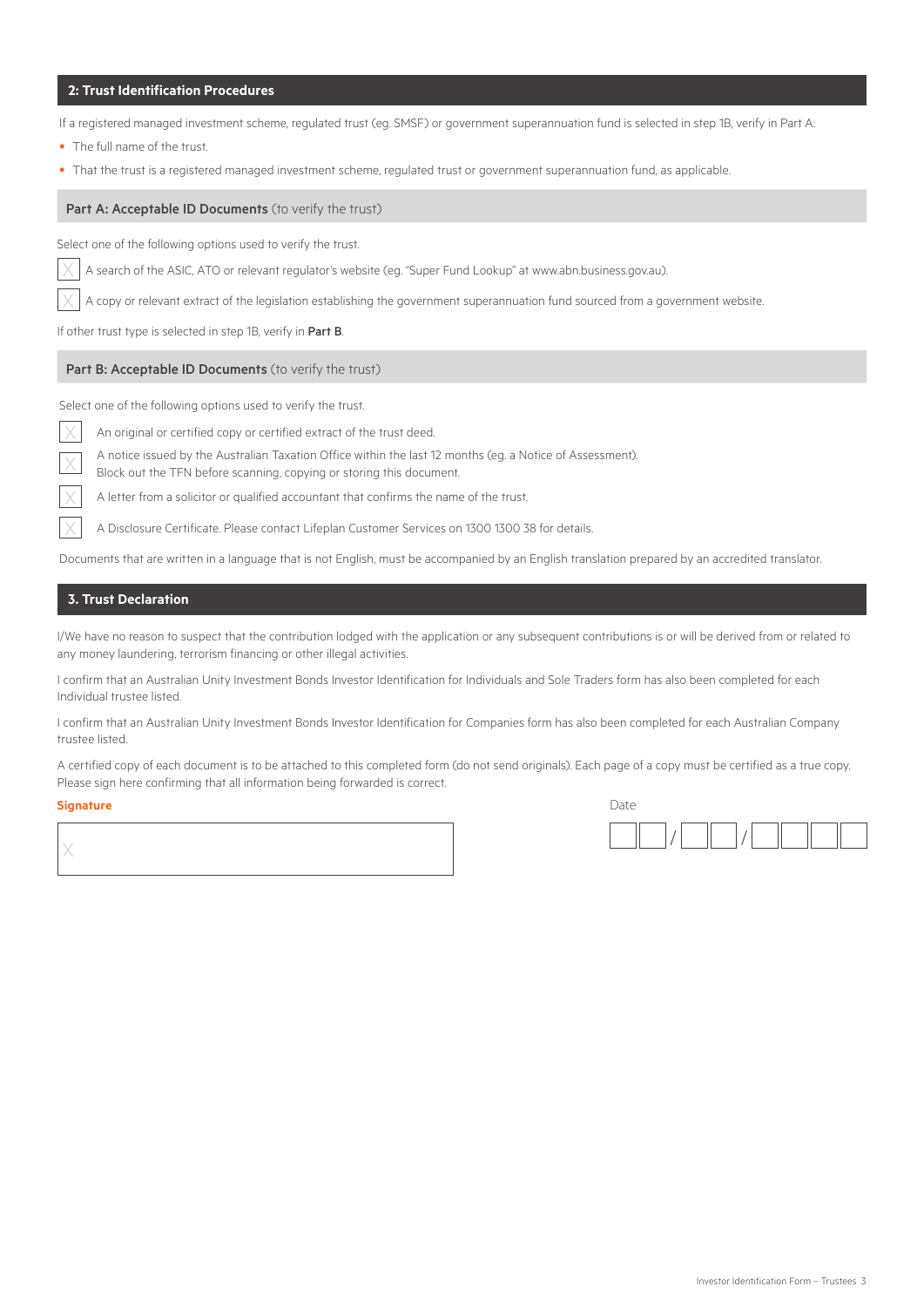## **Persons who may certify documents**

A certified copy means a document that has been certified as a true copy of an original document by one of the following persons:

- A person who is enrolled on the roll of the Supreme Court of a State or Territory, or the High Court of Australia, as a legal practitioner (however described).
- A judge of a court or a magistrate.
- A chief executive officer of a Commonwealth court.
- A registrar or deputy registrar of a court.
- A Justice of the Peace.
- A notary public (for the purposes of the Statutory Declaration Regulations 1993).
- A police officer.
- An agent of the Australian Postal Corporation with 2 or more years of continuous service who is employed in an office supplying postal services to the public.
- An officer with 2 or more continuous years of service with one or more financial institution (for the purposes of the Statutory Declaration Regulations 1993).
- An officer with, or authorised representative of, a holder of an Australian financial services license, having 2 or more continuous years of service with one or more licensees.
- A member of the Institute of Chartered Accountants in Australia, CPA Australia or the National Institute of Accountants with 2 or more years of continuous membership.

## **The certifier must:**

| Write the following wording, or similar, on the copy of<br>your documents:                                                                                                                                                                                |
|-----------------------------------------------------------------------------------------------------------------------------------------------------------------------------------------------------------------------------------------------------------|
| Example, for identity verification documents that contain<br>a photograph of you "I certify that I have seen the original<br>documentation and that the photograph is a true likeness and<br>this copy is a complete and accurate copy of that original." |
| Example, for other identity verification documents "I certify that I<br>have seen the original documentation and this copy is a complete<br>and accurate copy of that original."                                                                          |
| Sign and date each page of the photocopy.                                                                                                                                                                                                                 |
| Add their name in block capitals along with their position/<br>capacity, address and daytime contact telephone number (not<br>a mobile phone). The certifier may be contacted by us.                                                                      |

Add the official stamp of their office, if possible.

| <b>OFFICE USE ONLY</b>                                                                                                           |                                                        |                                                    |  |  |
|----------------------------------------------------------------------------------------------------------------------------------|--------------------------------------------------------|----------------------------------------------------|--|--|
| <b>Document Details</b>                                                                                                          |                                                        |                                                    |  |  |
| Certified Copy Viewed $\vert \times \vert$<br>Original Viewed<br>$\times$ Not Attached<br>Performed Search<br>Attached<br>X<br>X |                                                        |                                                    |  |  |
| Information                                                                                                                      | Document 1                                             | Document 2 (if required)                           |  |  |
| Document Issuer/Website                                                                                                          |                                                        |                                                    |  |  |
| Issued/Search Date                                                                                                               | $\Box$                                                 |                                                    |  |  |
| <b>Expiry Date</b>                                                                                                               |                                                        |                                                    |  |  |
| Document Number                                                                                                                  |                                                        |                                                    |  |  |
| <b>English Translation Required</b>                                                                                              | $\times$<br>Sighted<br>$\overline{\mathsf{No}}$<br>Yes | X<br>Sighted<br>$\overline{\phantom{a}}$ No<br>Yes |  |  |
| Signed by                                                                                                                        |                                                        | Date                                               |  |  |
|                                                                                                                                  |                                                        |                                                    |  |  |